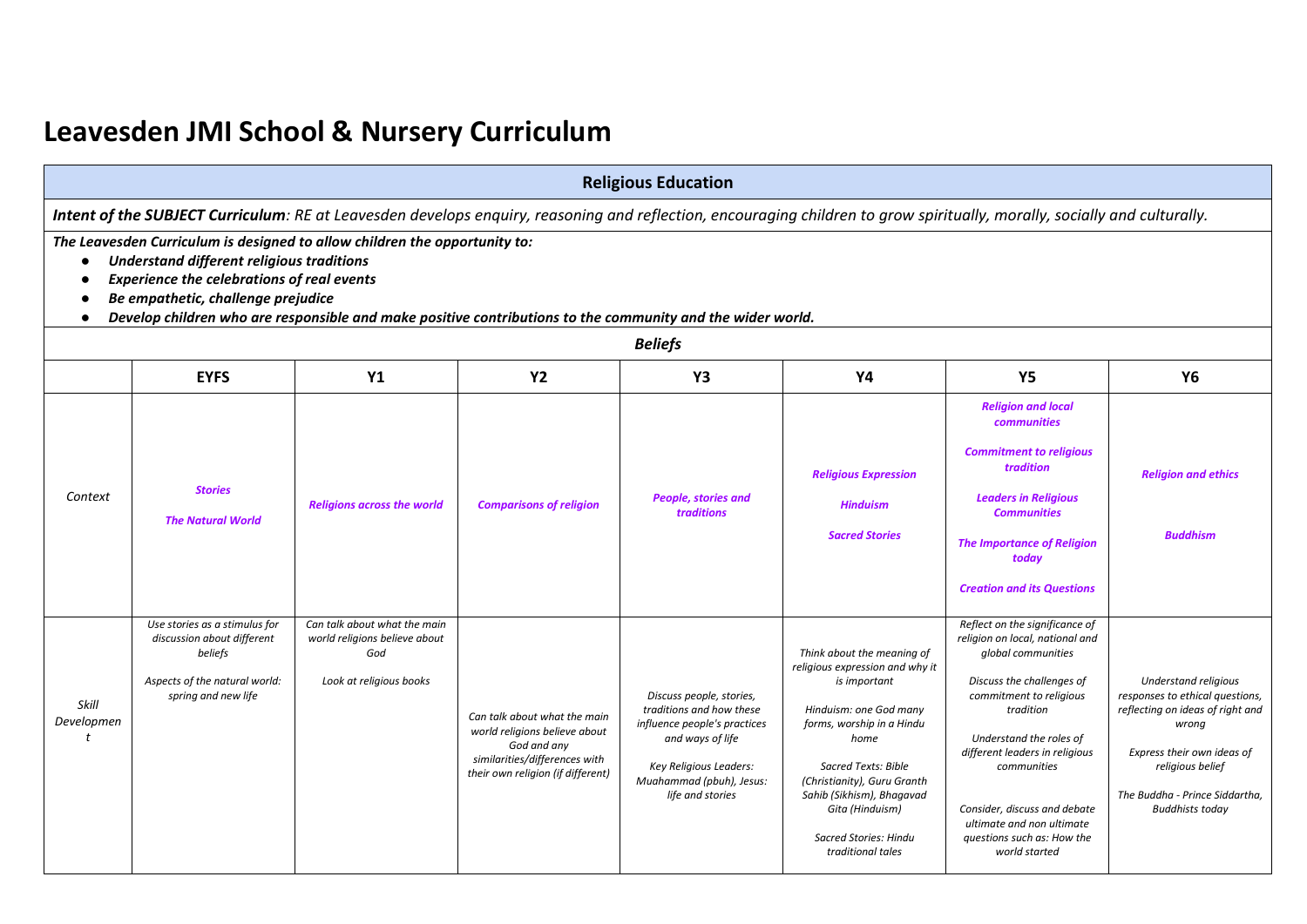| <b>Building on</b><br>from            | In the EYFS children use stories<br>as a means of understanding<br>the world around them. They<br>will use stories to aid<br>discussion about different<br>beliefs.<br>Throughout the year, they will<br>consider the world around<br>them and observe the<br>beginnings of new life in the<br>Spring and what it is that<br>people believe about new life. | In the EYFS, children learn<br>about different beliefs through<br>stories. In Y1, they will build on<br>this by looking more closely at<br>the main world religions and<br>considering their similarities<br>and differences. They will<br>make use of their developing<br>reading skills to look at non<br>fiction books relating to<br>religion. | In Year 1, children will have<br>explored the main world<br>religions and their key beliefs.<br>In Year 2, children should be<br>able to recall some key<br>features of these religions in<br>order to be able to compare<br>their similarities and<br>differences. | In Year 1 and 2, children will<br>have become confident with<br>the name and key beliefs of<br>the main world religions. In<br>Year 3, they will build on this<br>knowledge to explore how<br>these beliefs are expressed<br>and the ways in which<br>believers' lives are influenced<br>by these beliefs.          | During Y3, children will have<br>explored the ways in which<br>religious belief influences and<br>impacts on their lives. They<br>will build on this in Y4 by<br>investigating why these beliefs<br>and ways of life are so<br>significant. Additionally, they<br>will explore Hinduism in<br>greater depth and will learn<br>more about the sacred texts of<br>the world religions they have<br>previously learnt about. | In Year 4, children will have<br>explored how people express<br>their religions. This will be<br>built upon in Y5 as they<br>investigate the challenges of<br>religious life. They will also<br>extend their knowledge and<br>understanding of religious<br>ways of life explored in KS1<br>and LKS2 to reflect on how<br>religion impacts communities.                                                                                          | During Year 5, children will<br>have explored big questions<br>relating to religion, such as<br>considering how the world<br>started. They will build upon<br>this by investigating religion<br>and ethics.<br>Additionally, they will use their<br>understanding of religious<br>expression in order to begin to<br>express their own ideas of<br>religious belief.                                                                                                       |
|---------------------------------------|-------------------------------------------------------------------------------------------------------------------------------------------------------------------------------------------------------------------------------------------------------------------------------------------------------------------------------------------------------------|----------------------------------------------------------------------------------------------------------------------------------------------------------------------------------------------------------------------------------------------------------------------------------------------------------------------------------------------------|---------------------------------------------------------------------------------------------------------------------------------------------------------------------------------------------------------------------------------------------------------------------|---------------------------------------------------------------------------------------------------------------------------------------------------------------------------------------------------------------------------------------------------------------------------------------------------------------------|---------------------------------------------------------------------------------------------------------------------------------------------------------------------------------------------------------------------------------------------------------------------------------------------------------------------------------------------------------------------------------------------------------------------------|--------------------------------------------------------------------------------------------------------------------------------------------------------------------------------------------------------------------------------------------------------------------------------------------------------------------------------------------------------------------------------------------------------------------------------------------------|----------------------------------------------------------------------------------------------------------------------------------------------------------------------------------------------------------------------------------------------------------------------------------------------------------------------------------------------------------------------------------------------------------------------------------------------------------------------------|
| Moving<br>onto                        | By the end of Reception,<br>children should be able to<br>discuss some of the beliefs<br>they have read about in<br>stories. They should feel<br>confident discussing aspects of<br>new life that they have<br>observed during the Spring<br>term.                                                                                                          | To be ready for Y2, children<br>will need to have a confident<br>knowledge of the main world<br>religions and their beliefs in<br>order to be able to explore<br>what these religions' key<br>beliefs are in comparison with<br>their own beliefs.                                                                                                 | To be ready for Y3, children<br>should be able to<br>independently make<br>comparisons between religions<br>and consider how these beliefs<br>impact the lives of those who<br>follow them.                                                                         | To be ready for Y4, children<br>should have a comfortable<br>knowledge of the world's main<br>religions, what they believe<br>and how these beliefs<br>influence the ways in which<br>they live their lives. This will<br>allow them to explore the<br>significance of these beliefs<br>and ways of life next year. | To be ready for Y5, children<br>should be able to recall and<br>discuss the ways in which<br>people from different faiths go<br>about their daily lives. This will<br>be built upon next year as the<br>children explore the influence<br>of religious communities on<br>local, national and global<br>communities.                                                                                                       | By the end of Y5, children<br>should be able to discuss and<br>reflect upon the significance of<br>religion on local, national and<br>global communities. They will<br>be able to consider the roles of<br>religious leaders in their<br>communities.<br>They should have had the<br>opportunity to consider and<br>discuss 'big questions' in order<br>for them to be able to delve<br>deeper into questions<br>concerning religion and ethics. | By the end of Y6, children from<br>Leavesden will be equipped<br>with the understanding of the<br>beliefs and religious<br>expression of the main world<br>religions. This will help them<br>to consider non-religious<br>beliefs as they move to<br>secondary school.<br>By exploring and reflecting<br>upon ultimate questions<br>relating to religion, children<br>from Leavesden will be well<br>positioned to consider<br>religious morals, ethics and<br>philosophy. |
| Tier 3<br>Technical<br>Language       | religion, belief, discussion,<br>celebration, worship, prayer                                                                                                                                                                                                                                                                                               | reflection, beliefs, similarities,<br>differences, uniqueness,<br>community, family,<br>celebrations, Christmas,<br>Easter, Diwali, Passover,<br>Ramadan, Eid                                                                                                                                                                                      | belonging, symbols,<br>symbolism, communities,<br>meaning, reflection, religious<br>leaders                                                                                                                                                                         | stories, traditions, influence,<br>practice, worship, pilgrimage,<br>faith, community                                                                                                                                                                                                                               | similarities, differences,<br>religious expression, symbols,<br>symbolism, purpose, meaning,<br>religious insight                                                                                                                                                                                                                                                                                                         | significance, local, national,<br>global, challenge,<br>commitment, sacred texts,<br>sacred acts                                                                                                                                                                                                                                                                                                                                                 | ethics, human rights, social<br>justice, philosophy,<br>ceremonies, reflection                                                                                                                                                                                                                                                                                                                                                                                             |
| Suggested<br>people of<br>inspiration |                                                                                                                                                                                                                                                                                                                                                             |                                                                                                                                                                                                                                                                                                                                                    |                                                                                                                                                                                                                                                                     | See Year group CPD pack                                                                                                                                                                                                                                                                                             |                                                                                                                                                                                                                                                                                                                                                                                                                           |                                                                                                                                                                                                                                                                                                                                                                                                                                                  |                                                                                                                                                                                                                                                                                                                                                                                                                                                                            |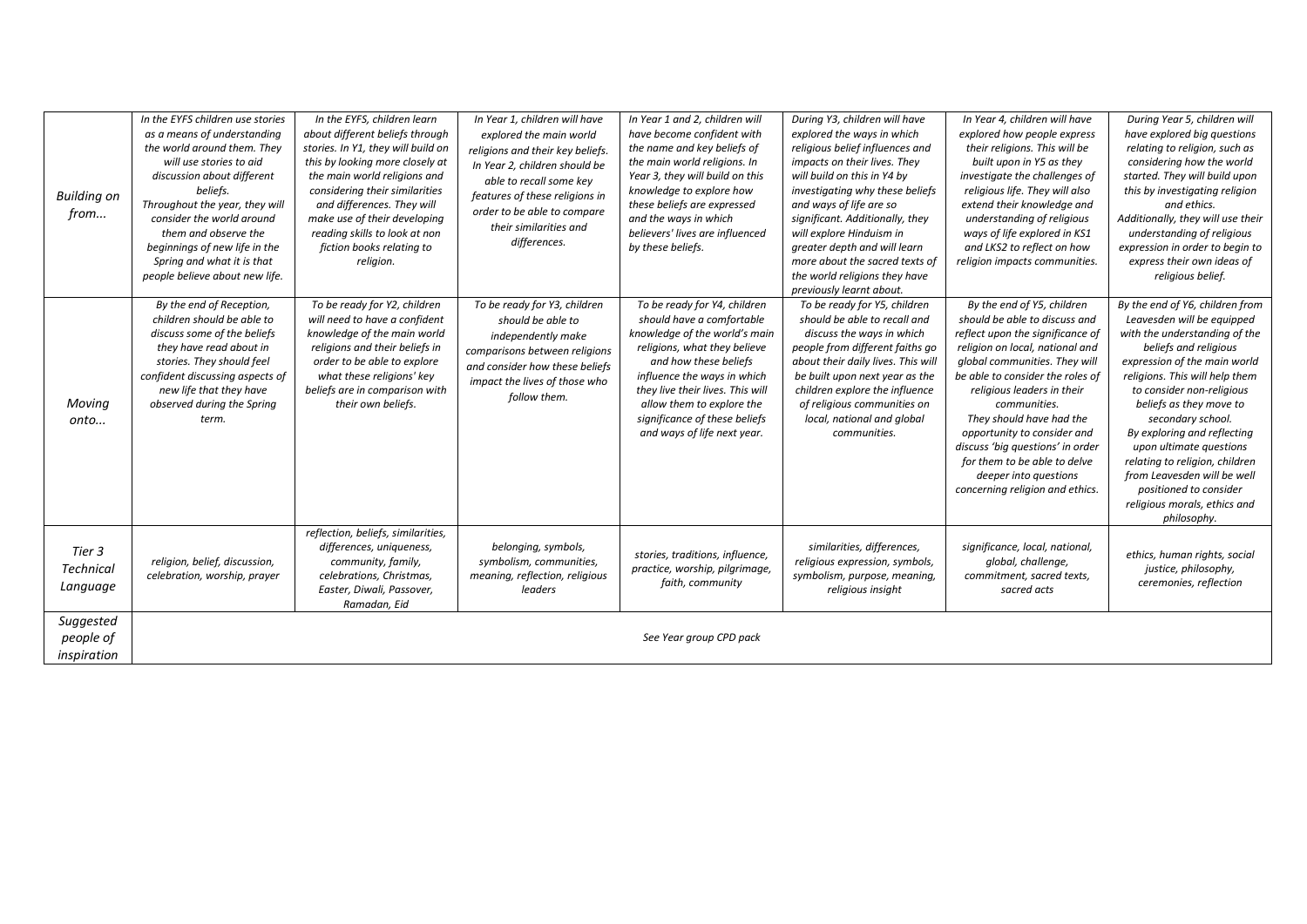## **Religious Education**

Intent of the SUBJECT Curriculum: RE at Leavesden develops enquiry, reasoning and reflection, encouraging children to grow spiritually, morally, socially and culturally.

*The Leavesden Curriculum is designed to allow children the opportunity to:* 

- *Understand different religious traditions*
- *Experience the celebrations of real events*
- *Be empathetic, challenge prejudice*
- *Develop children who are responsible and make positive contributions to the community and the wider world.*

| <b>Themes</b>                                      |                                                                                                                                                                                                                                                          |                                                                                                                                                                                                                                                                                                                                                                    |                                                                                                                                                                                                                                                                                                                                                   |                                                                                                                                                                                                                                                                                                                            |                                                                                                                                                                                                                                                                                                                                                                                 |                                                                                                                                                                                                                                                                                                                                                                                 |                                                                                                                                                                                                                                                                                                                                                                                                                                         |  |
|----------------------------------------------------|----------------------------------------------------------------------------------------------------------------------------------------------------------------------------------------------------------------------------------------------------------|--------------------------------------------------------------------------------------------------------------------------------------------------------------------------------------------------------------------------------------------------------------------------------------------------------------------------------------------------------------------|---------------------------------------------------------------------------------------------------------------------------------------------------------------------------------------------------------------------------------------------------------------------------------------------------------------------------------------------------|----------------------------------------------------------------------------------------------------------------------------------------------------------------------------------------------------------------------------------------------------------------------------------------------------------------------------|---------------------------------------------------------------------------------------------------------------------------------------------------------------------------------------------------------------------------------------------------------------------------------------------------------------------------------------------------------------------------------|---------------------------------------------------------------------------------------------------------------------------------------------------------------------------------------------------------------------------------------------------------------------------------------------------------------------------------------------------------------------------------|-----------------------------------------------------------------------------------------------------------------------------------------------------------------------------------------------------------------------------------------------------------------------------------------------------------------------------------------------------------------------------------------------------------------------------------------|--|
|                                                    | <b>EYFS</b>                                                                                                                                                                                                                                              | <b>Y1</b>                                                                                                                                                                                                                                                                                                                                                          | <b>Y2</b>                                                                                                                                                                                                                                                                                                                                         | Y3                                                                                                                                                                                                                                                                                                                         | Y4                                                                                                                                                                                                                                                                                                                                                                              | <b>Y5</b>                                                                                                                                                                                                                                                                                                                                                                       | Y6                                                                                                                                                                                                                                                                                                                                                                                                                                      |  |
| Context                                            | <b>Religion and its significance</b><br>in their own lives                                                                                                                                                                                               | <b>Belonging</b><br><b>Our World</b><br><b>Easter</b>                                                                                                                                                                                                                                                                                                              | <b>Belonging</b><br><b>Symbols</b>                                                                                                                                                                                                                                                                                                                | <b>Belonging to a religious</b><br>community<br><b>Christmas</b><br><b>Rules and actions</b>                                                                                                                                                                                                                               | <b>Inspirational people</b><br><b>Food in religion</b>                                                                                                                                                                                                                                                                                                                          | <b>Rules for Living</b><br><b>Sacred acts</b><br><b>Light</b>                                                                                                                                                                                                                                                                                                                   | <b>Beliefs in action</b><br><b>Ideas about God</b><br><b>The Environment</b><br><b>Suffering</b>                                                                                                                                                                                                                                                                                                                                        |  |
| Knowledge<br>Developmen<br>t & Skill<br>Developmen | How religion fits into their<br>world view and the world view<br>of those who are familiar to<br>them.<br>Main religious celebrations.                                                                                                                   | Belonging:<br>Children to reflect on who they<br>are, their own uniqueness and<br>their place in their family and<br>community, bringing in<br>aspects of their religion and<br>how this is part of their<br>identity<br>Our world: Harvest, Sukkot,<br>caring for our world<br>Easter: Giving up something<br>for love                                            | Belonging:<br>Where and how people belong<br>and why belonging is<br>important<br>Symbols:<br>which symbols are relevant in<br>which religions and how they<br>express religious meaning<br>Cross (Christianity), Wheel of<br>Life (Buddhism), Om<br>(Hinduism), Star and Crescent<br>(Islam),<br>Menorah (Judaism), Khanda<br>(Sikhism)          | Belonging:<br>Reflect on what it means to<br>belong to a faith community,<br>practices and ways of life<br>Ways of describing God: 99<br>beautiful names of Allah<br>Christmas: angel messengers;<br>sending and receiving news<br><b>Rules and Actions: Five Pillars</b><br>of Faith, Two Commands of<br>Jesus, Charity   | Inspirational people -<br>reflecting on sources of<br>inspiration to people of<br>particular faiths<br>Reflecting on people and<br>sources of inspiration to<br>themselves<br>Food in religion: Food as part<br>of Christian worship<br>The Langar, Kara Prashad<br>(Sikhism)                                                                                                   | Rules for Living: The Ten<br>Commandments,<br>Laws from Deuteronomy<br>(Kosher)<br>Sacred acts - why some<br>occasions are sacred, their<br>origins, meaning and purpose<br>Light as a Symbol: Hanukkah<br>(Judaism), Advent and<br>Christmas (Christianity)                                                                                                                    | Beliefs in action -<br>discuss and reflect on the ideas<br>of human rights, fairness, social<br>justice and the environment<br>thinking about these from the<br>standpoint of different religions<br>or none at all<br>Ideas about God: many, one,<br>none?<br>Religion and the environment<br>Suffering: links to holocaust,<br>genocide, desire and suffering,<br>overcoming evil                                                     |  |
| <b>Building on</b><br>from                         | In the EYFS children spend a<br>lot of time considering their<br>own identities and the<br>identities of those who are<br>important to them. As part of<br>this, they will consider their<br>own experiences of religion,<br>both at home and at school. | In the EYFS, children will have<br>explored religious celebrations<br>and be ready to explore their<br>own identity and beliefs<br>further.<br>They will develop their<br>understanding of the world to<br>consider how religion impacts<br>on how we care for it.<br>Children will begin to explore<br>religious festivals such as<br>Harvest, Sukkot and Easter. | In Year 2, children use their<br>understanding of the concept<br>of belonging in relation to<br>religion to consider its<br>importance.<br>Additionally, they will use<br>what they already know about<br>religious celebrations to<br>explore elements of religious<br>expression, with particular<br>regards to the importance of<br>symbolism. | In Year 3, children will build<br>upon their knowledge of<br>religious celebrations and<br>symbolism by exploring the<br>rules and actions required by<br>certain religious beliefs. They<br>will continue to explore the<br>concept of belonging and how<br>this influences the ways in<br>which people live their lives. | In Year 4, children begin to use<br>their knowledge and<br>understanding of the main<br>world religions to explore<br>inspirational people from<br>different religions.<br>Additionally, they will continue<br>to learn more about the ways<br>in which people from different<br>religions live their lives, paying<br>particular attention to the role<br>of food in religion. | Throughout their RE learning,<br>children will have explored<br>the ways in which people are<br>influenced by their religion. In<br>Year 5, they will build on this<br>by examining the rules for<br>living more closely and<br>investigating sacred<br>occasions for different<br>religions.<br>They will also continue to<br>explore religious celebrations<br>and symbolism. | Throughout their RE learning in<br>KS2, children will have explored<br>the different ways of life, rules,<br>symbolism and celebrations of<br>the main world religions. They<br>will use this knowledge and<br>understanding to consider RE in<br>relation to ideas such as human<br>rights, justice and fairness. In<br>addition to this, they will<br>explore the different ideas of<br>God and the challenges religion<br>can bring. |  |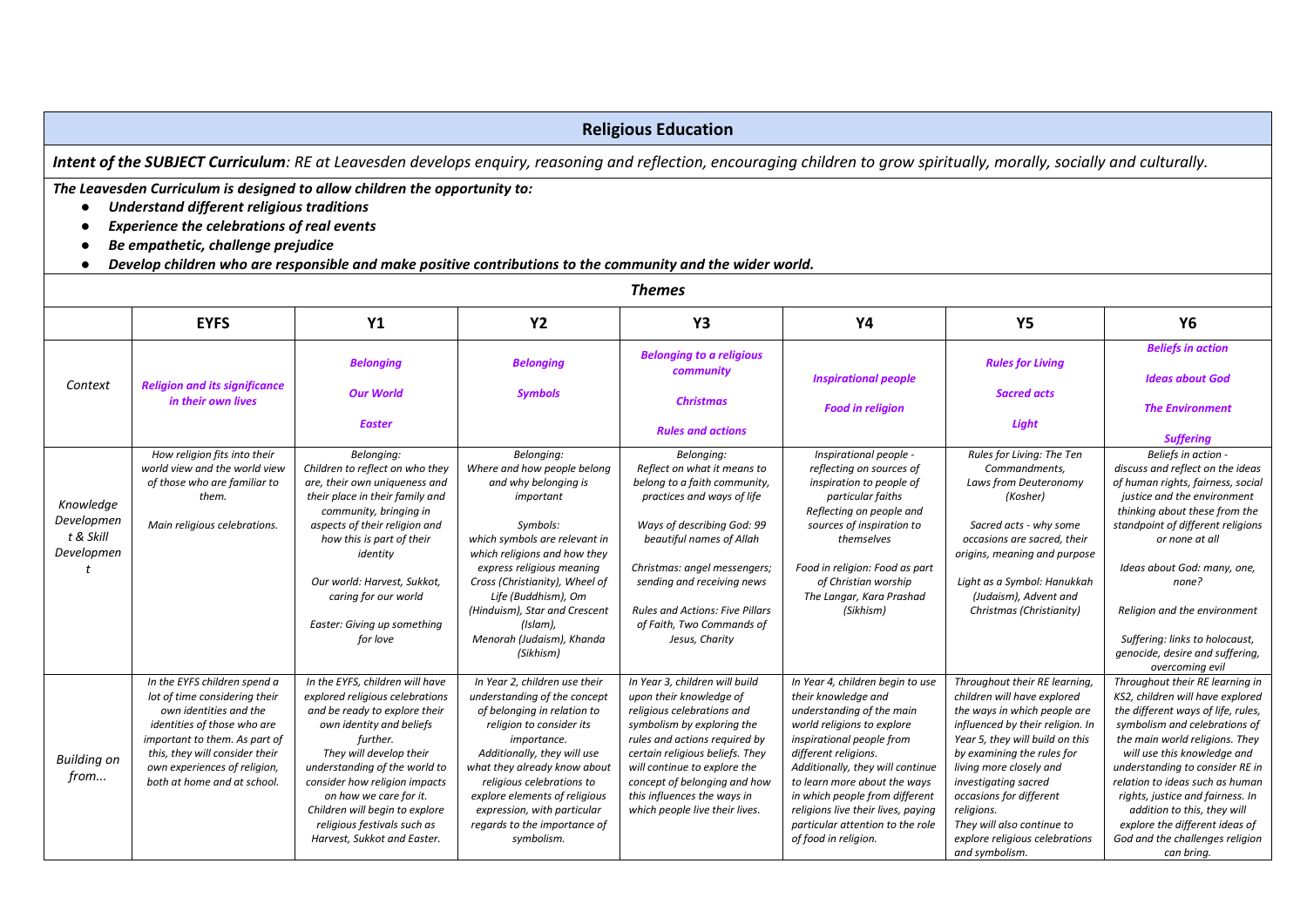|                  | By the end of Reception,        | To be ready for Y2, children       | To be ready for Y3, children   | In order to be ready for Year 4, | To be ready for Y5, children    | By the end of Y5, children      | By the end of Y6, children from  |
|------------------|---------------------------------|------------------------------------|--------------------------------|----------------------------------|---------------------------------|---------------------------------|----------------------------------|
|                  | children should be able to      | will need to have a confident      | should be able to recall some  | children should have a           | should be able to recall some   | should be able to discuss and   | Leavesden will be equipped       |
|                  | recall and discuss some of the  | understanding of the concept       | of the ways in which people    | confident understanding of the   | people of religious inspiration | reflect upon the rules for      | with a confident understanding   |
|                  | ways in which they have         | of belonging in order to be        | from different religions       | world's main religions, what it  | and discuss why these people    | living in a number of different | of the world's main religions    |
|                  | experienced religion (whether   | able to consider its               | worship and celebrate. They    | means to belong to one of        | are significant.                | religions. They should have a   | and how these beliefs are put    |
|                  | this is something they do at    | <i>importance.</i>                 | should be able to discuss some | these religions and the ways in  | They should feel confident      | confident knowledge of the      | into action. This will ensure    |
| Moving           | home or any of the              | They should also be able to        | of the symbols used in         | which the rules and              | discussing the rules and        | different sacred acts and the   | they are ready to consider       |
|                  | celebrations at school).        | discuss the religious              |                                | requirements impact the lives    | regulations that people of      | significance of these on the    | themes and ideas relating to     |
| onto             | To be ready for Year 1, they    | celebrations taught in Year 1      | different religions and what   | of those who follow it.          | different religions must follow | religion in question and what   | identity and relationships with  |
|                  | should be able to name some     | and recall some of the ways in     | they represent.                | Additionally, they should have   | and consider the reasons        | they are symbolic of.           | others; assumptions, prejudice   |
|                  | religious celebrations and      | which they are recognised.         |                                | built upon their understanding   | behind these aspects of         |                                 | and stereotyping; identifying    |
|                  | think about some of the         |                                    |                                | of the significance of religious | religious life.                 |                                 | and understanding                |
|                  | features of these celebrations, |                                    |                                | symbolism.                       |                                 |                                 | sectarianism and religious       |
|                  | for example, Christmas trees    |                                    |                                |                                  |                                 |                                 | hatred and dealing with          |
|                  | at Christmas.                   |                                    |                                |                                  |                                 |                                 | differences.                     |
|                  |                                 | reflection, beliefs, similarities, |                                |                                  |                                 |                                 |                                  |
| Tier 3           |                                 | differences, uniqueness,           | belonging, symbols,            |                                  | similarities, differences,      | significance, local, national,  |                                  |
|                  | religion, belief, discussion,   | community, family,                 | symbolism, communities,        | stories, traditions, influence,  | religious expression, symbols,  | global, challenge,              | ethics, human rights, social     |
| <b>Technical</b> | celebration, worship, prayer    | celebrations, Christmas,           | meaning, reflection, religious | practice, worship, pilgrimage,   | symbolism, purpose, meaning,    | commitment, sacred texts,       | justice, philosophy, ceremonies, |
| Language         |                                 | Easter, Diwali, Passover,          | leaders                        | faith, community                 | religious insight               | sacred acts                     | reflection                       |
|                  |                                 | Ramadan, Eid                       |                                |                                  |                                 |                                 |                                  |
| Suggested        |                                 |                                    |                                |                                  |                                 |                                 |                                  |
| people of        |                                 |                                    |                                | See Year group CPD pack          |                                 |                                 |                                  |
|                  |                                 |                                    |                                |                                  |                                 |                                 |                                  |
| inspiration      |                                 |                                    |                                |                                  |                                 |                                 |                                  |

|                                                                                                                                                                              | <b>Religious Education</b>         |                                 |                             |                                                                                                            |                  |                             |                         |  |  |
|------------------------------------------------------------------------------------------------------------------------------------------------------------------------------|------------------------------------|---------------------------------|-----------------------------|------------------------------------------------------------------------------------------------------------|------------------|-----------------------------|-------------------------|--|--|
| Intent of the SUBJECT Curriculum: RE at Leavesden develops enquiry, reasoning and reflection, encouraging children to grow spiritually, morally, socially and culturally.    |                                    |                                 |                             |                                                                                                            |                  |                             |                         |  |  |
| The Leavesden Curriculum is designed to allow children the opportunity to:<br>Understand different religious traditions<br><b>Experience the celebrations of real events</b> |                                    |                                 |                             |                                                                                                            |                  |                             |                         |  |  |
|                                                                                                                                                                              | Be empathetic, challenge prejudice |                                 |                             |                                                                                                            |                  |                             |                         |  |  |
|                                                                                                                                                                              |                                    |                                 |                             | Develop children who are responsible and make positive contributions to the community and the wider world. |                  |                             |                         |  |  |
|                                                                                                                                                                              |                                    |                                 |                             | <b>Celebrations</b>                                                                                        |                  |                             |                         |  |  |
|                                                                                                                                                                              | <b>EYFS</b>                        | Υ1                              | Y2                          | Y3                                                                                                         | Υ4               | <b>Y5</b>                   | Y6                      |  |  |
|                                                                                                                                                                              | <b>Celebrations they know</b>      |                                 |                             |                                                                                                            | <b>Symbols</b>   | <b>Celebrations and Key</b> | <b>Life after Death</b> |  |  |
| Context                                                                                                                                                                      | <b>Christmas</b>                   | <b>Stories and Celebrations</b> | <b>Giving and receiving</b> | <b>Worship and Pilgrimage</b>                                                                              | <b>Christmas</b> | <b>Figures</b>              | <b>Christmas</b>        |  |  |
|                                                                                                                                                                              | <b>Easter</b>                      | Light                           | <b>Easter</b>               | <b>Lent &amp; Easter</b>                                                                                   | <b>Easter</b>    | <b>Easter</b>               | <b>Easter</b>           |  |  |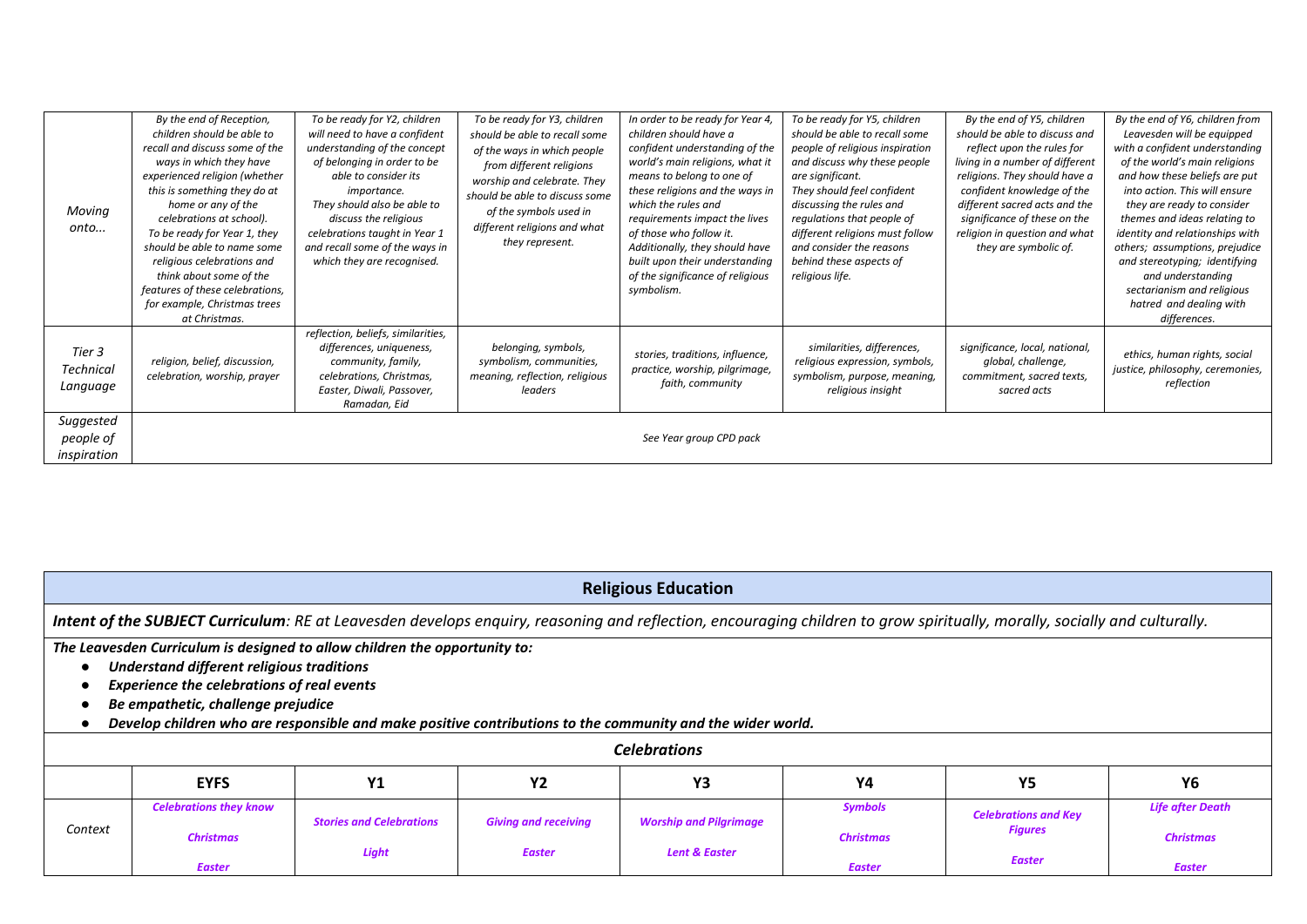|                                                    |                                                                                                                                                                                                                                                                                                  |                                                                                                                                                                                                                                                                                                                                                                   |                                                                                                                                                                                                                                                                                                                                                                          |                                                                                                                                                                                                                                                                                                                                                                                                                                                            | <b>New life</b>                                                                                                                                                                                                                                                                                                                                                                                                                                     |                                                                                                                                                                                                                                                                                                                                                                                                                                                                                         |                                                                                                                                                                                                                                                                                                                                                                 |
|----------------------------------------------------|--------------------------------------------------------------------------------------------------------------------------------------------------------------------------------------------------------------------------------------------------------------------------------------------------|-------------------------------------------------------------------------------------------------------------------------------------------------------------------------------------------------------------------------------------------------------------------------------------------------------------------------------------------------------------------|--------------------------------------------------------------------------------------------------------------------------------------------------------------------------------------------------------------------------------------------------------------------------------------------------------------------------------------------------------------------------|------------------------------------------------------------------------------------------------------------------------------------------------------------------------------------------------------------------------------------------------------------------------------------------------------------------------------------------------------------------------------------------------------------------------------------------------------------|-----------------------------------------------------------------------------------------------------------------------------------------------------------------------------------------------------------------------------------------------------------------------------------------------------------------------------------------------------------------------------------------------------------------------------------------------------|-----------------------------------------------------------------------------------------------------------------------------------------------------------------------------------------------------------------------------------------------------------------------------------------------------------------------------------------------------------------------------------------------------------------------------------------------------------------------------------------|-----------------------------------------------------------------------------------------------------------------------------------------------------------------------------------------------------------------------------------------------------------------------------------------------------------------------------------------------------------------|
| Knowledge<br>Developmen<br>t & Skill<br>Developmen | Can discuss a religious<br>celebration that they observe<br>and listen to others describe<br>theirs<br>Christmas - the birthday story<br>of Jesus<br>Easter - exploring happiness<br>and sadness and their<br>experiences of these emotions                                                      | <b>Stories &amp; Celebrations:</b><br>Gain knowledge of the main<br>religious celebrations and the<br>stories behind these, knowing<br>how and why these are<br>important<br>Light: Advent, Diwali,<br>Hanukkah, the use of light in<br>the Christmas story                                                                                                       | Giving and receiving at<br>Christmas (and at other<br>relevant times in other<br>religions)<br>The importance of Easter to<br><b>Christians</b>                                                                                                                                                                                                                          | Worship & Pilgrimage:<br>where, how and why people<br>worship in the ways they do<br>Lent & Easter                                                                                                                                                                                                                                                                                                                                                         | Symbols:<br>what symbols are there of<br>religious expression, what is<br>their purpose and their<br>meaning<br>Christmas: acceptance or<br>rejection; no room at the inn<br>Easter: sharing of the last<br>supper (links to food)<br>Welcoming new life:<br>Christianity & Sikhism                                                                                                                                                                 | Celebrations related to Key<br>Figures: Purim - Esther<br>(Judaism), Passover - Moses<br>(Judaism)<br>Easter - Jesus, the events of<br>Holy Week                                                                                                                                                                                                                                                                                                                                        | Ideas about life after death -<br>the origins of these ideas and<br>the ceremonies in which<br>people of particular faiths are<br>remembered<br>Christmas - sacred and secular<br>Easter: its importance today                                                                                                                                                  |
| <b>Building on</b><br>from                         | In the EYFS, children are<br>introduced to some religious<br>celebrations and are<br>encouraged to talk about any<br>of their own experiences of<br>religious celebration.                                                                                                                       | In Year 1, children will use<br>their knowledge of religious<br>festivals to gain a greater<br>understanding of the reasons<br>and stories behind both the<br>celebrations they know and be<br>introduced to new religions<br>and their special occasions.<br>They will begin to think about<br>some of the symbols of<br>religion and why they are<br>important. | In Year 2, children use their<br>understanding of symbolism to<br>explore the significance of<br>giving and receiving within<br>religion and discuss the role<br>this plays in the everyday life<br>of religious people.<br>They will continue to explore<br>religious significance as they<br>explore why Easter is so<br>important to those of the<br>Christian faith. | In Year 3, children will build<br>upon their knowledge of<br>religious life by exploring how<br>people from different religions<br>worship and the reasons for<br>the types of worship they<br>engage in.<br>Additionally, the children will<br>extend their understanding of<br>Easter by considering its<br>preparations including Lent.                                                                                                                 | In Year 4, children begin to use<br>their knowledge and<br>understanding of symbolism to<br>examine their purpose in<br>religious life.<br>They will continue to explore<br>aspects of religious<br>celebrations and extend their<br>concept of these by exploring<br>themes which run within<br>them.                                                                                                                                              | Throughout their RE learning,<br>children will have explored the<br>ways in which people<br>celebrate religious festivals<br>and should by now have a<br>good understanding of their<br>purpose and meaning. In Year<br>5, they will build upon this<br>knowledge by considering the<br>key figures involved in such<br>celebrations.<br>Children will also delve deeper<br>into the festival of Easter,<br>exploring the events of Holy<br>Week and the road to Jesus'<br>crucifixion. | By the time they reach Year 6,<br>children at Leavesden will<br>have a confident knowledge of<br>the world's main religions,<br>aspects of symbolism, worship<br>and celebration. This will allow<br>them to consider ideas such as<br>life after death or the concept<br>of Christmas as a celebration<br>of both the sacred and the<br>secular.               |
| Moving<br>onto                                     | By the end of Reception,<br>children should be able to<br>recall and discuss some of the<br>ways in which religion is<br>celebrated. They should also<br>be able to talk about feelings -<br>their own experiences of<br>feelings and the feelings<br>experienced during religious<br>festivals. | To be ready for Y2, children<br>should understand the concept<br>of symbolism in religion and<br>be able to discuss why they<br>think the symbols they have<br>learnt about are significant.<br>This will prepare them as they<br>look more closely at other<br>symbols of religion next year.                                                                    | To be ready for Y3, children<br>should have a confident<br>understanding of not only the<br>concept of symbolism but also<br>the symbols learnt so far and<br>their significance to religious<br>life.<br>They should be comfortable<br>discussing the Easter story and<br>be able to talk about the<br>reasons as to why it is so<br>important in Christianity.         | In order to be ready for Year 4,<br>children should have a<br>confident understanding of the<br>symbols of religious expression<br>and what they represent. They<br>should understand the ways in<br>which worship and pilgrimage<br>are symbolic.<br>Children should also have a<br>confident knowledge of the<br>Easter story, its importance to<br>Christians around the world<br>and the ways in which Lent<br>helps Christians prepare for<br>Easter. | To be ready for Y5, children<br>should have a firm<br>understanding of religious<br>celebrations and their<br>symbolism. They should be<br>able to discuss their<br>significance, purpose and<br>meaning. This will enable<br>them to consider key figures<br>relating to religious<br>celebrations.<br>Additionally, children should<br>be able to recall the events of<br>the Last Supper and the<br>significance of the sharing of<br>the feast. | By the end of Y5, children<br>should have a comprehensive<br>knowledge of the main<br>religious festivals that occur<br>each year and be able to recall<br>their significance.<br>To be ready for Year 6,<br>children should be able to<br>discuss their own views and<br>beliefs relating to what they<br>have learnt.                                                                                                                                                                 | By the end of Y6, children from<br>Leavesden will be equipped<br>with a confident<br>understanding of religious<br>celebrations, their purpose,<br>meaning and significance.<br>Their exposure to and<br>discussion of big questions will<br>enable them to consider<br>questions on forgiveness, the<br>trinity and issues of prejudice<br>and discrimination. |
| Tier 3<br><b>Technical</b><br>Language             | religion, belief, discussion,<br>celebration, worship, prayer                                                                                                                                                                                                                                    | reflection, beliefs, similarities,<br>differences, uniqueness,<br>community, family,<br>celebrations, Christmas,<br>Easter, Diwali, Passover,<br>Ramadan, Eid                                                                                                                                                                                                     | belonging, symbols,<br>symbolism, communities,<br>meaning, reflection, religious<br>leaders                                                                                                                                                                                                                                                                              | stories, traditions, influence,<br>practice, worship, pilgrimage,<br>faith, community                                                                                                                                                                                                                                                                                                                                                                      | similarities, differences,<br>religious expression, symbols,<br>symbolism, purpose, meaning,<br>religious insight                                                                                                                                                                                                                                                                                                                                   | significance, local, national,<br>global, challenge,<br>commitment, sacred texts,<br>sacred acts                                                                                                                                                                                                                                                                                                                                                                                        | ethics, human rights, social<br>justice, philosophy,<br>ceremonies, reflection                                                                                                                                                                                                                                                                                  |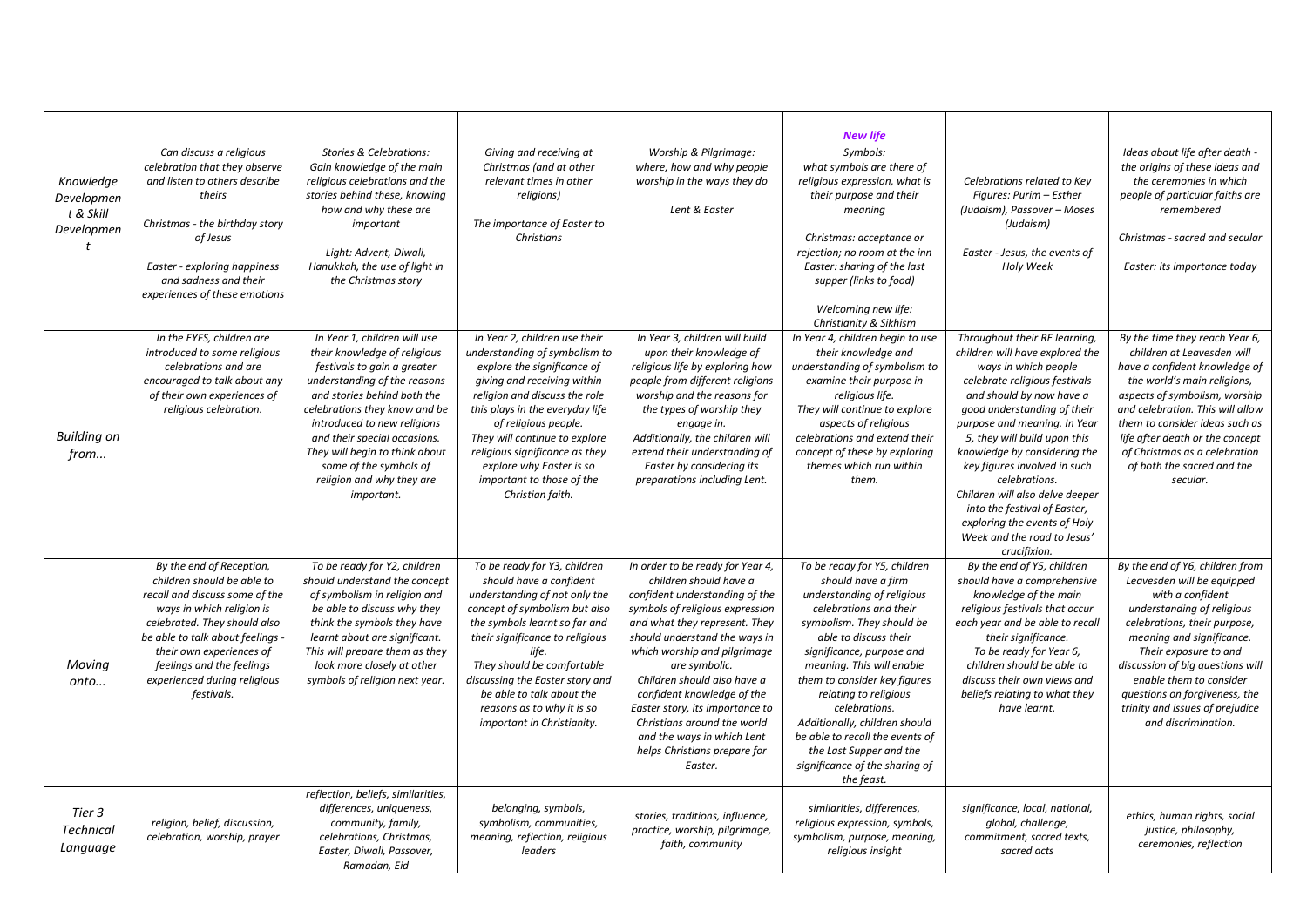| Suggested   |                         |
|-------------|-------------------------|
| people of   | See Year group CPD pack |
| inspiration |                         |

|  | <b>Religious Education</b> |
|--|----------------------------|
|--|----------------------------|

*Intent of the SUBJECT Curriculum: RE at Leavesden develops enquiry, reasoning and reflection, encouraging children to grow spiritually, morally, socially and culturally.* 

*The Leavesden Curriculum is designed to allow children the opportunity to:* 

- *Understand different religious traditions*
- *Experience the celebrations of real events*
- *Be empathetic, challenge prejudice*
- *Develop children who are responsible and make positive contributions to the community and the wider world.*

|                                                    | <b>Experiences</b>                                                                                                                                                                                                     |                                                                                                                                                                                                                                       |                                                                                                                                                                                                                            |                                                                                                                                                                                                                                    |                                                                                                                                                                                                                                 |                                                                                                                                                                                       |                                                                                                                                                                                      |  |  |  |
|----------------------------------------------------|------------------------------------------------------------------------------------------------------------------------------------------------------------------------------------------------------------------------|---------------------------------------------------------------------------------------------------------------------------------------------------------------------------------------------------------------------------------------|----------------------------------------------------------------------------------------------------------------------------------------------------------------------------------------------------------------------------|------------------------------------------------------------------------------------------------------------------------------------------------------------------------------------------------------------------------------------|---------------------------------------------------------------------------------------------------------------------------------------------------------------------------------------------------------------------------------|---------------------------------------------------------------------------------------------------------------------------------------------------------------------------------------|--------------------------------------------------------------------------------------------------------------------------------------------------------------------------------------|--|--|--|
|                                                    | <b>EYFS</b>                                                                                                                                                                                                            | <b>Y1</b>                                                                                                                                                                                                                             | <b>Y2</b>                                                                                                                                                                                                                  | Y3                                                                                                                                                                                                                                 | <b>Y4</b>                                                                                                                                                                                                                       | <b>Y5</b>                                                                                                                                                                             | <b>Y6</b>                                                                                                                                                                            |  |  |  |
| Context                                            | <b>Role play</b><br><b>Special people and special</b><br>places                                                                                                                                                        | <b>Senses</b><br><b>Sharing beliefs and ideas</b>                                                                                                                                                                                     | <b>Visits and reflection</b>                                                                                                                                                                                               | <b>Religion and human</b><br>experiences<br><b>Special and Sacred Places</b>                                                                                                                                                       | <b>Religious insights into life</b>                                                                                                                                                                                             | <b>Visits and religious impact</b>                                                                                                                                                    | <b>Questions</b><br><b>Expressing faith</b>                                                                                                                                          |  |  |  |
| Knowledge<br>Developmen<br>t & Skill<br>Developmen | Role play as a means for<br>children to experience each<br>others beliefs<br>Special people and special<br>places                                                                                                      | Using their senses to<br>experience times of quiet<br>reflection<br>Sharing their own beliefs,<br>ideas and values and talking<br>about their feelings and<br>experiences                                                             | Visiting or having a visit from<br>leaders of local faith<br>communities, focussing on<br>symbols and reflection                                                                                                           | Discussion on a range of<br>human experiences and<br>feelings, thinking about how<br>religious beliefs impact on<br>these ideas<br><b>Special and Sacred Places:</b><br>Personal places, The Mosque<br>and the musulla, The Church | Reflect on religious insights<br>into life - its origins, its<br>purpose and its meaning                                                                                                                                        | Visits/visitors focusing on the<br>impact and reality of religion<br>locally and globally                                                                                             | Discuss religious and<br>philosophical questions<br>Expressing faith in art, drama<br>and song<br>Faith through meditation                                                           |  |  |  |
| <b>Building on</b><br>from                         | Throughout the early years,<br>children make use of role play<br>as a means of understanding<br>what they know of the world.<br>This provides an excellent<br>opportunity for them to<br>consolidate and make sense of | In the EYFS, children will have<br>explored the idea of different<br>religions and beliefs and will<br>have used stories and role play<br>as a means of understanding<br>what they know. They will<br>build upon this further in Year | In Year 2, children will build<br>upon their understanding of<br>reflection to consider other<br>important aspects of religious<br>life. They should have the<br>opportunity to visit or have<br>visitors from local faith | In Year 3, children will build<br>upon their knowledge of<br>different faiths, by exploring<br>the special and sacred places<br>within different religions. This<br>will extend their<br>understanding of religious                | In Year 4, children begin to use<br>their understanding and<br>experiences of reflection to<br>consider some of the big<br>questions in religion, such as<br>what is the origin of life? What<br>is its purpose or its meaning? | Children will have had<br>experiences of visits and<br>visitors In Year 3 and this will<br>be built upon in Year 5 as they<br>welcome back these visitors<br>and explore how religion | Throughout their RE learning<br>at Leavesden, children will<br>have explored a wealth of<br>religious experiences. In Year<br>6, they will use these<br>experiences to allow them to |  |  |  |